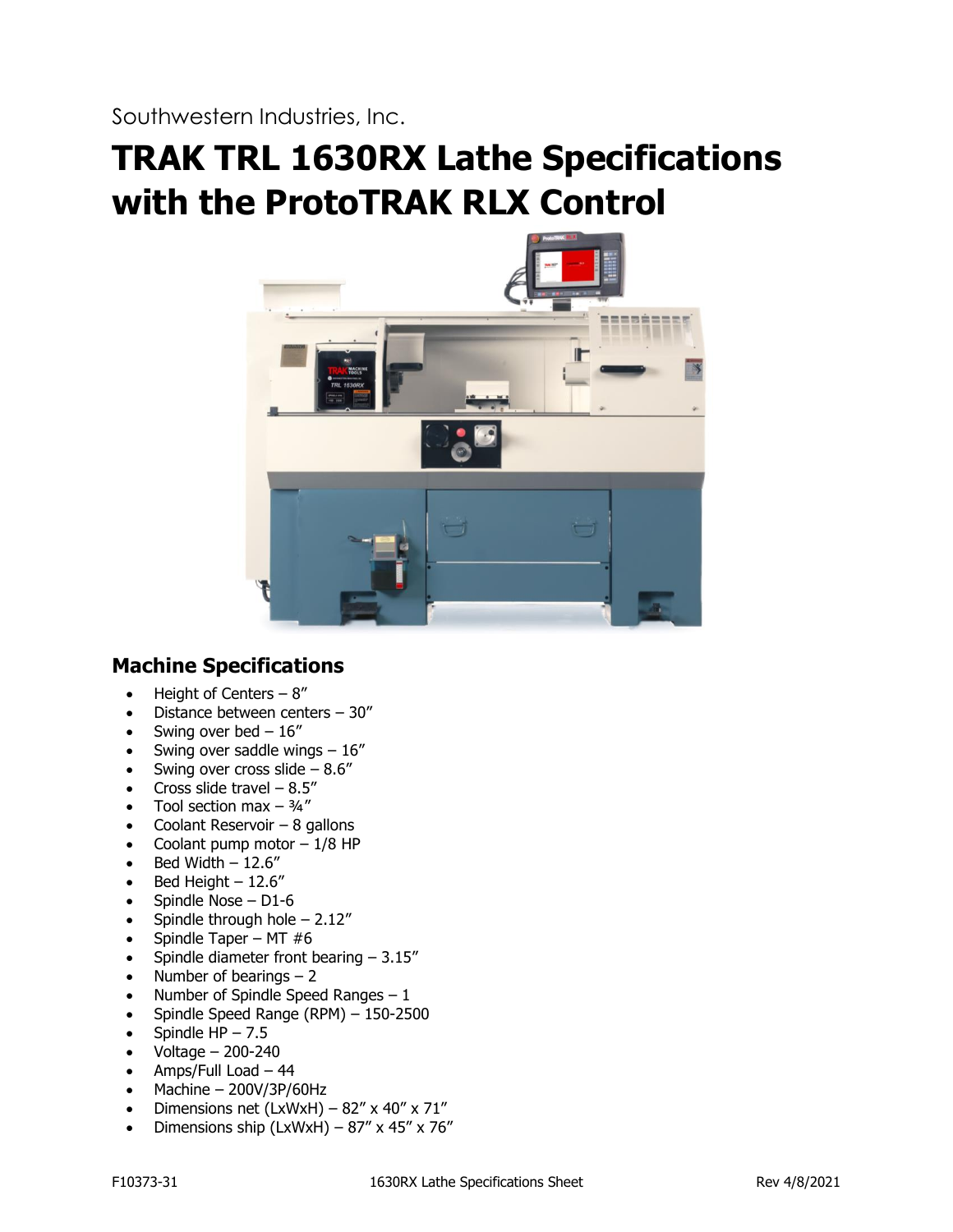- Weight net  $-2750$  lbs.
- $\bullet$  Weight ship  $-$  3420 lbs.
- Tail stock quill travel 5.75"
- $\bullet$  Quill diameter  $-2.36"$
- Quill taper hole MT  $#6$
- Dynamic spindle motor brake
- Way surface hardness 400-450 HB
- Quiet operation
- Meehanite cast monolithic base
- Heavy ribbed base construction
- Bedways hardened and ground
- Sliding surfaces Turcite coated
- Dovetails on cross slide, V-ways on saddle
- Adjustable saddle gibs
- Maximum rapid 400 ipm on z-axis

# **ProtoTRAK RLX System Specifications**

# **Pendant Control Hardware**

- Two-axis CNC, two-axis DRO
- Electronic Handwheels for manual operation
- 15.6" LCD with Touchscreen
- Intel® 2.0 GHz processor
- 4 GB Ram
- At least 32GB of mSATA SSD
- 5 USB connectors
- 2 Ethernet Ports (1 for user and 1 for control system)
- Override of program feedrate
- Override of spindle speed
- LED status lights built into run panel
- E-stop
- Spindle Control (FWD, REV, OFF)
- Feed STOP and GO
- Fine vs Course EHW resolution control
- Accessory button to control coolant and AUTO mode in RUN mode
- Power Reset Button
- Jogstick for convenient jog

#### **Computer Module Control Hardware**

- $\bullet$  2 axis motor control  $-$  X and Z axis, Axis to control CNC Turret
- 14 inputs
- 9 outputs

#### **Software Features – General Operation**

- Clear, uncluttered screen display
- Prompted data inputs
- English language no codes
- Soft keys change within context
- Windows® operating system
- Color graphics with adjustable views
- Gestures for pan, zoom, rotate
- Inch/mm selectable
- Convenient modes of operation
- Networking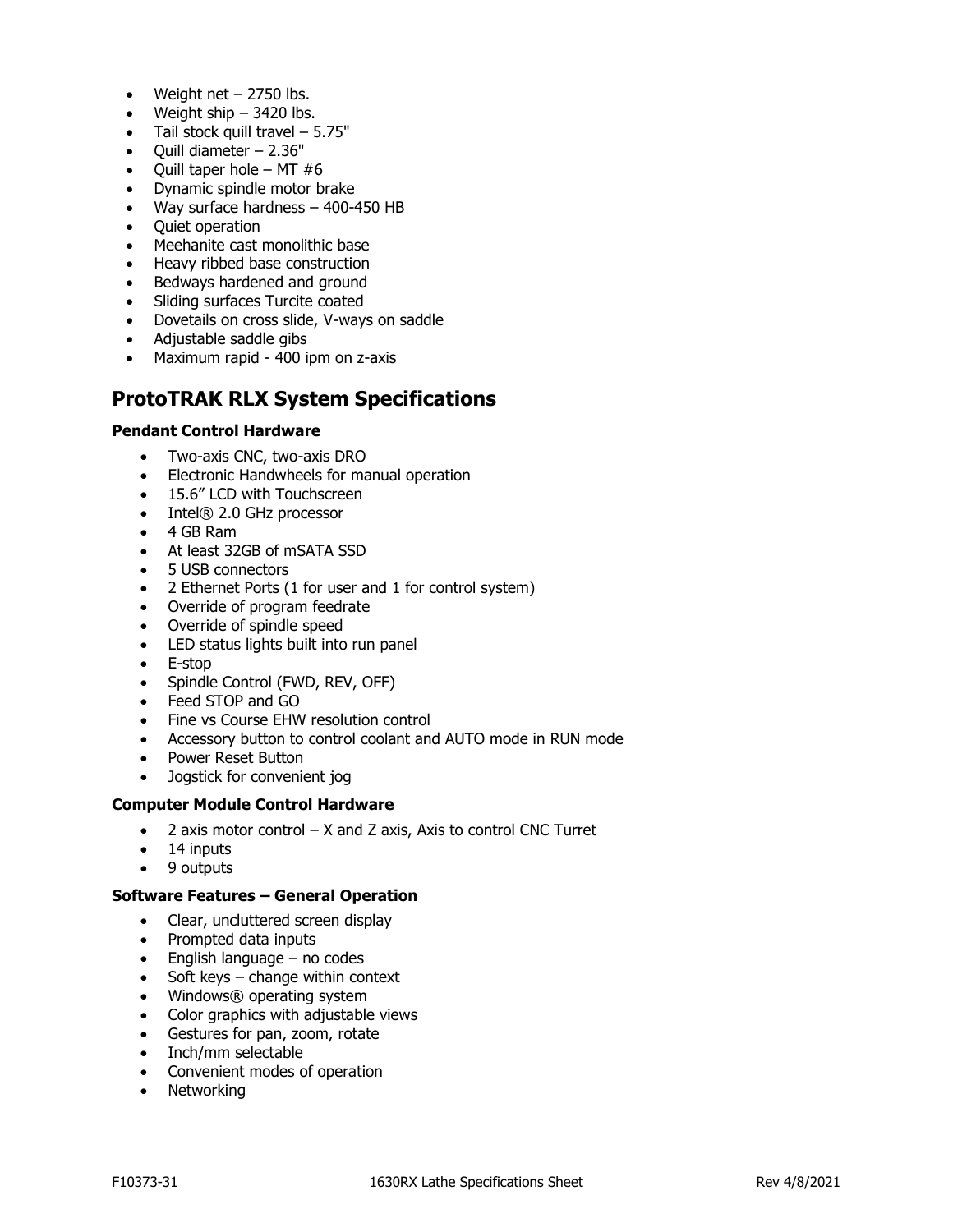# **Info Softkeys**

- Status
- Tool Table
- EPA
- Math Help
- Warnings
- Defaults
- Keyboard
- Calculator

# **DRO Mode Features for Manual Machining**

- Incremental and absolute dimensions
- Powerfeed X or Z
- GO TO
- Do One Tapers for any angle
- Do One Radius
- Do One Fillet
- Thread Repair (O)
- MAX RPM set maximum RPM for spindle to run
- Servo motion to return to home
- Tool offsets from library
- Spindle speed setting with override

# **Program Mode Features**

- Geometry-based programming
- Incremental and absolute dimensions
- Automatic tool nose radius cutter compensation
- Circular interpolation
- Linear interpolation
- Look graphics at all times
- List step graphics with programmed events displayed
- Alphanumeric program names
- Canned Cycles
- Program data editing
- Options within events
- Math helps with graphical interface
- Subroutine repeat of programmed events
- Nesting
- Programmable spindle speeds

# **Canned Cycles**

- Position
- Drill
- Bore
- Turn
- Arc
- Cycle
- Thread
- Groove
- Tap  $(O)$
- Cut Off